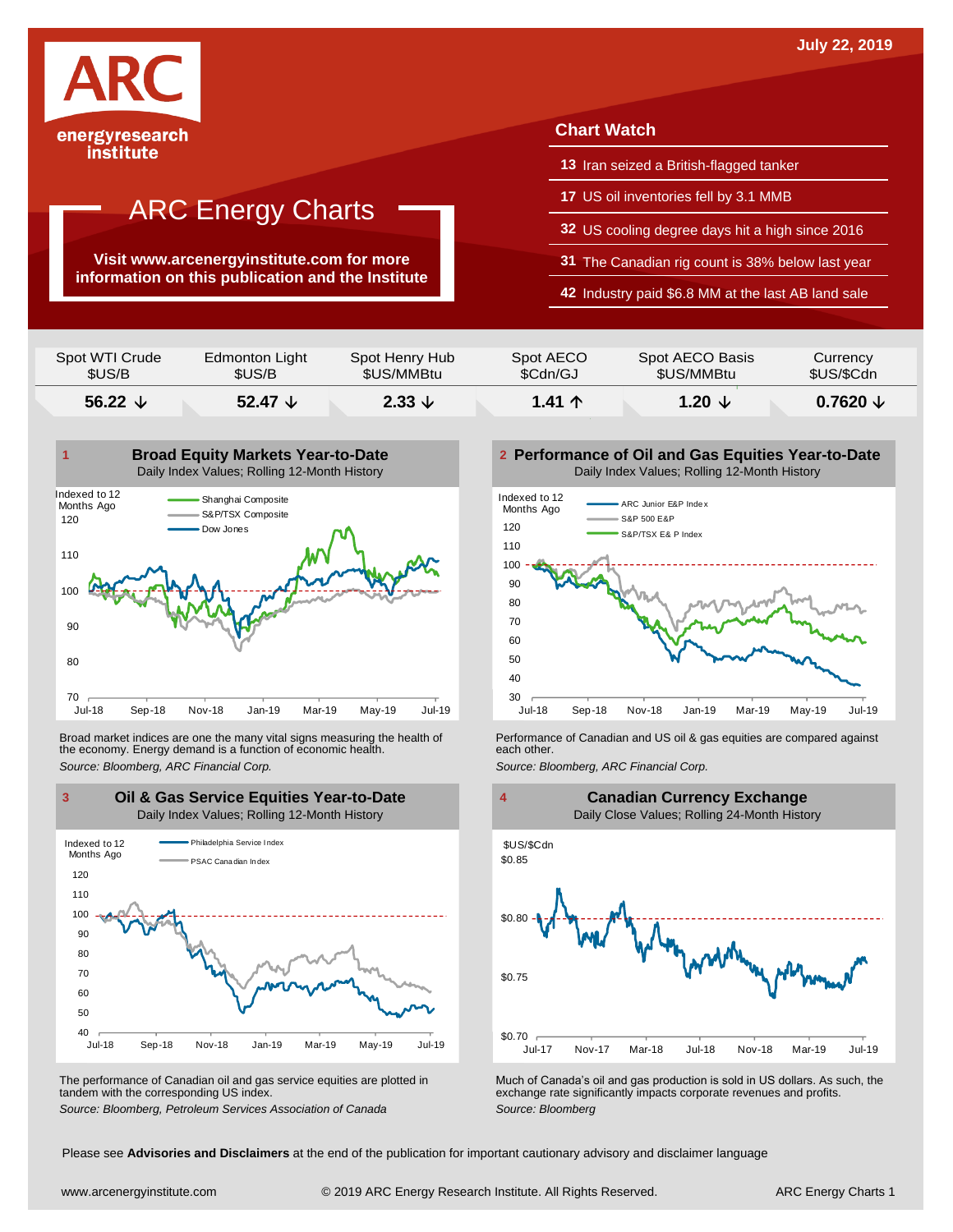**Crude Oil**

energyresearch institute

**WTI Crude Oil Price and Differential to Brent** Near-Month WTI and Brent Differential; Rolling 12-Month History 



North American crude oil prices can sometimes disconnect from global prices depending on regional supply and demand dynamics. *Source: Bloomberg*

#### **Canadian Heavy Oil Price Differential to WTI 8** Western Canadian Select (WCS) Differential; Rolling 12-Month History



The differential should reflect quality differences and transportation costs. Greater discounts can result from infrastructure or refinery outages. *Source: Bloomberg*



Rail is expected to grow as the pipelines have hit the limit for moving additional barrels of crude oil, and supply is still growing.

*Source: National Energy Board*



Forward prices for WTI are plotted against months in the calendar year. Years are distinguished by color and symbol coding. *Source: Bloomberg*

## **Canadian Light Crude Oil Price Differential to WTI** WTI and Edmonton Light differential; Rolling 12-Month History



The differential should reflect the transportation cost from Alberta to Cushing. Greater discounts can result from infrastructure or refinery outages. *Source: Bloomberg*



The advancement of drilling and completion methods is increasing US crude oil production.

*Source: Bloomberg, U.S. Energy Information Administration*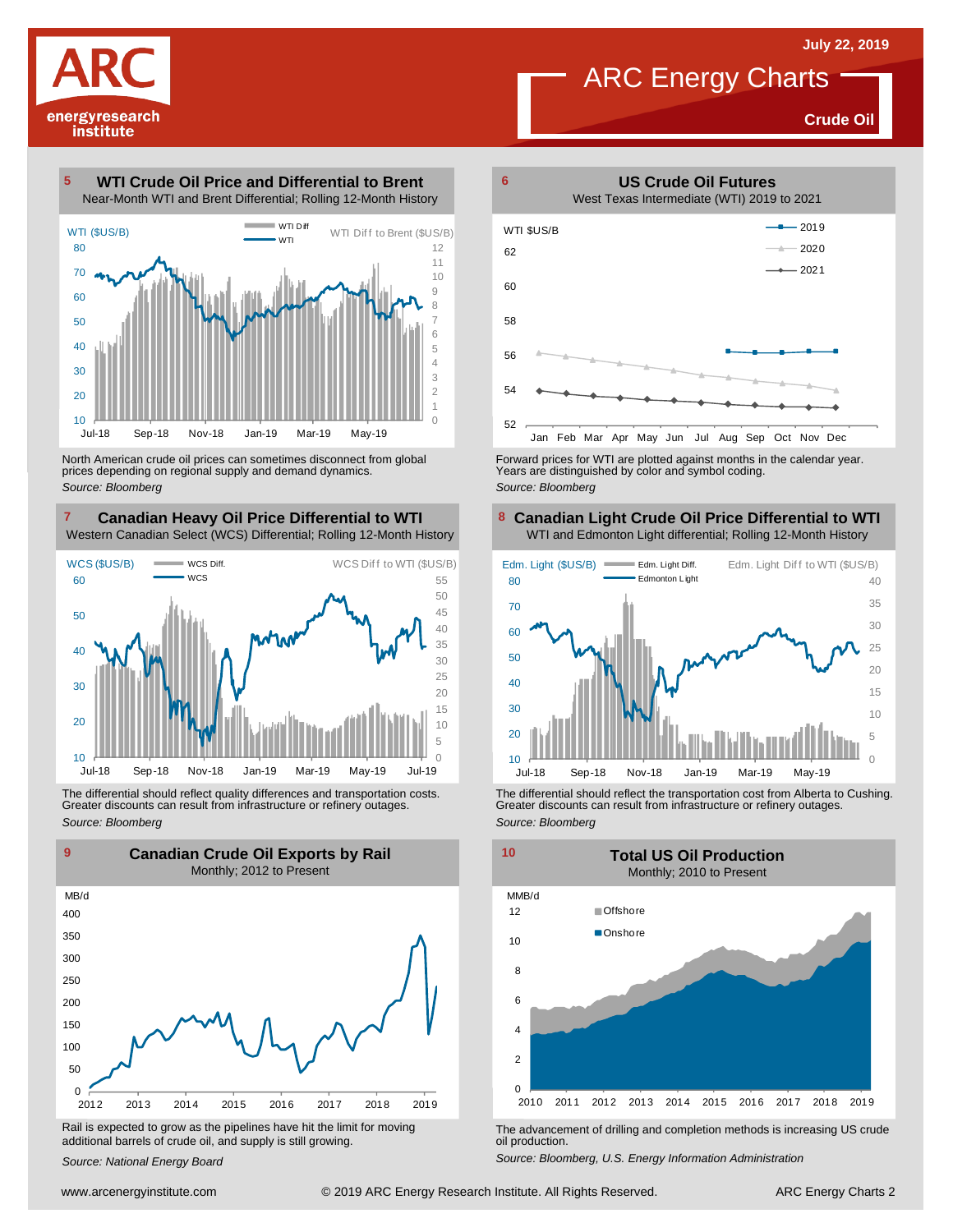



**Crude Oil**



Most of Canada's oil production comes from Alberta; split between oil sands and conventional production. Most of Canada's oil production comes from Alberta; split between oil **Source:** OPEC's production levels relative to its sustainable and spare capacity<br>
Source: Alberta *Energy Regulator*<br>
Source: Petroleum Intelligence We



2010 2011 2012 2013 2014 2015 2016 2017 2018 2019 Negative numbers indicate a global crude shortfall, while positive numbers indicate an oversupply.

*Source: International Energy Agency*



Crude oil imports from Canada are taking market share from overseas imports.



influences global crude prices. *Source: Petroleum Intelligence Weekly*



Long contracts take the position that WTI oil price will increase, while short contracts expect a decline.

*Source: Bloomberg, U.S. Commodity Futures Trading Commission*

#### **16 US Exports of Crude Oil and Refined Products** Weekly Data; 2013 to Present



Using the US exports more refined products than crude oil With the rapid growth of US exports from Canada are taking market share from overseas<br>
Source: U.S. Energy Information Administration<br>
www.arcenergyinstitute.com © *S*rude oil imports from Canada are taking market share from overseas The US exports more refined products than crude oil. With the rapid growth of imports.<br> *Source: U.S. Energy Information Administration*<br>
Source: U.S. E tight oil, most export growth should come from crude oil exports. *Source: U.S. Energy Information Administration*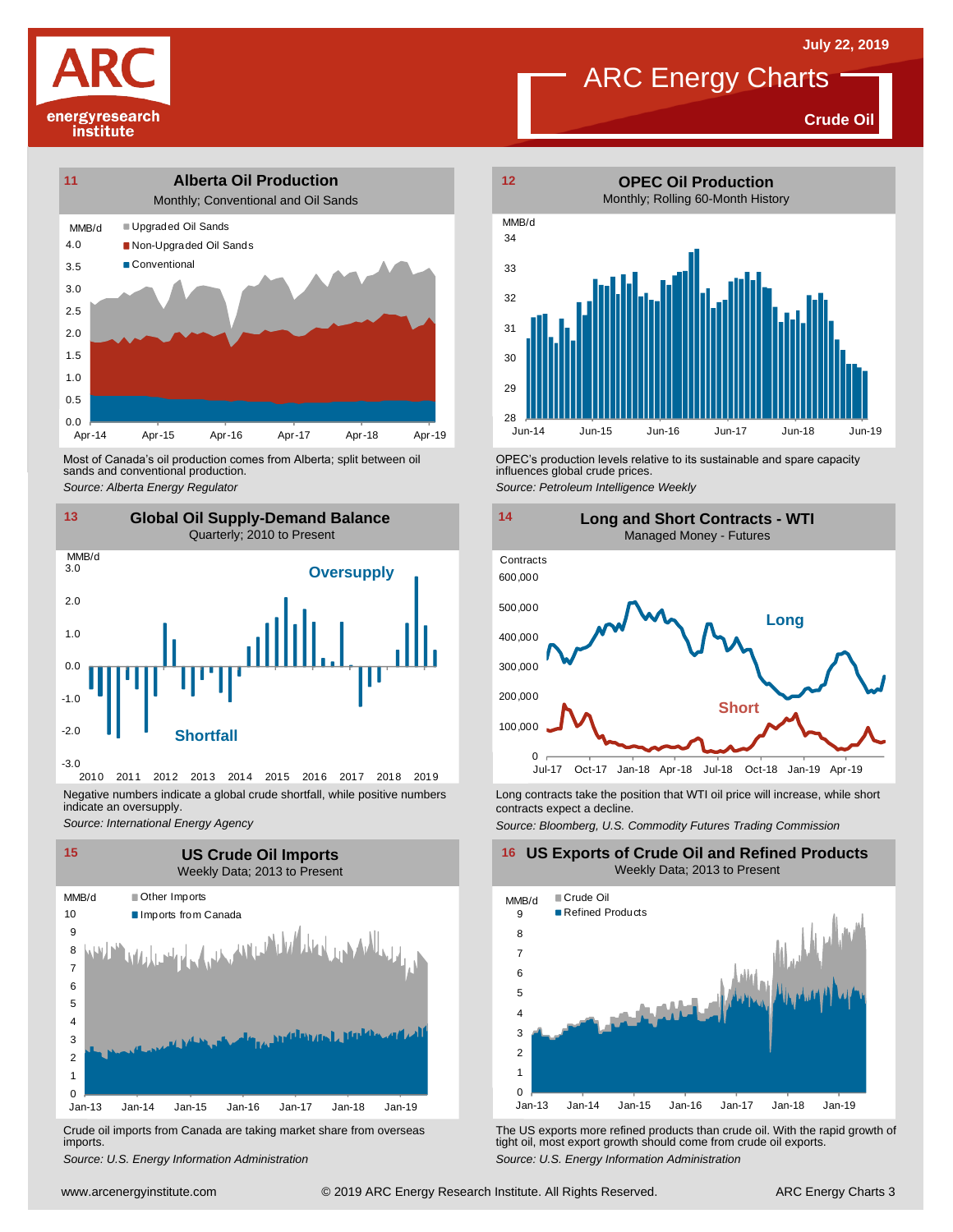# energyresearch

institute

## ARC Energy Charts

**Crude Oil**



US crude oil stock levels can affect crude oil prices. Stock levels for the CECD stock levels can affect crude oil prices.<br>
Source: U.S. Energy Information Administration<br>
19 US Weekly Refinery Utilization Rates (%)<br>
Histo



Refinery utilization rates change the supply of refined products, impacting price. Utilization for the current year is blue.



Tracking US oil drilling by major play provides insight into the composition of US oil supply and growth trends.





Refinery utilization rates change the supply of refined products, impacting<br>
price. Utilization for the current year is blue.<br>
Source: U.S. Energy Information Administration<br>
Source: U.S. Energy Information Administration<br>



United the Composition of US oil drilling by major play provides insight into the composition of US oil supply and growth trends.<br>
Source: Baker Hughes Composition of US oil supply and growth trends.<br>
Source: Baker Hughes Tracking US oil drilling by major play provides insight into the composition of<br>US oil supply and growth trends.<br>Source: Baker Hughes<br>Source: Baker Hughes

## **Daily NGL Prices as a % of Edmonton Light** Propane & Butane Spot Prices at Edmonton, AB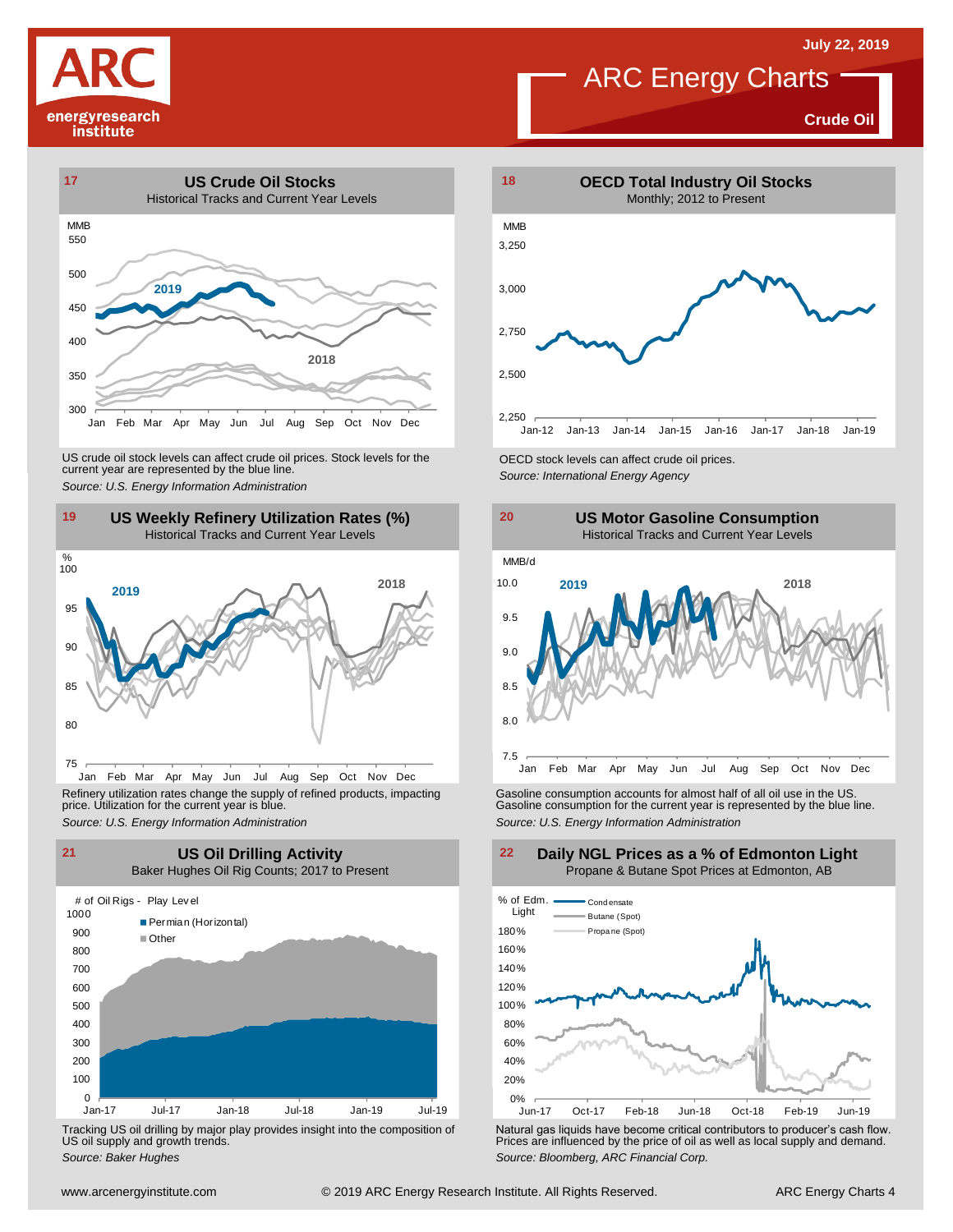**Natural Gas**

1.50 2.00 2.50 3.00 3.50 4.00 4.50 5.00 Daily Prices; Rolling 12-Month History **Henry Hub \$US/MMBtu AECO \$C/GJ**





*Source: Bloomberg*

energyresearch institute



Long contracts take the position that Henry Hub gas price will increase, while short contracts expect a decline. *Source: U.S. Commodity Futures Trading Commission* AECO forward prices mimic Henry Hub futures minus <sup>a</sup> differential. *Source: Bloomberg*



International natural gas prices strongly impact the economics of proposed LNG projects.

*Source: Bloomberg, Japanese Ministry of Economy, Trade and Industry*



Forward contract prices are plotted against months in the calendar year.<br>Years are distinguished by color and symbol coding. *Source: Bloomberg*

**Canadian Natural Gas Futures**



**26**



This graph illustrates when it may be economic to begin coal-gas switching in power generation. Average power plant efficiencies are assumed. *Source: Bloomberg*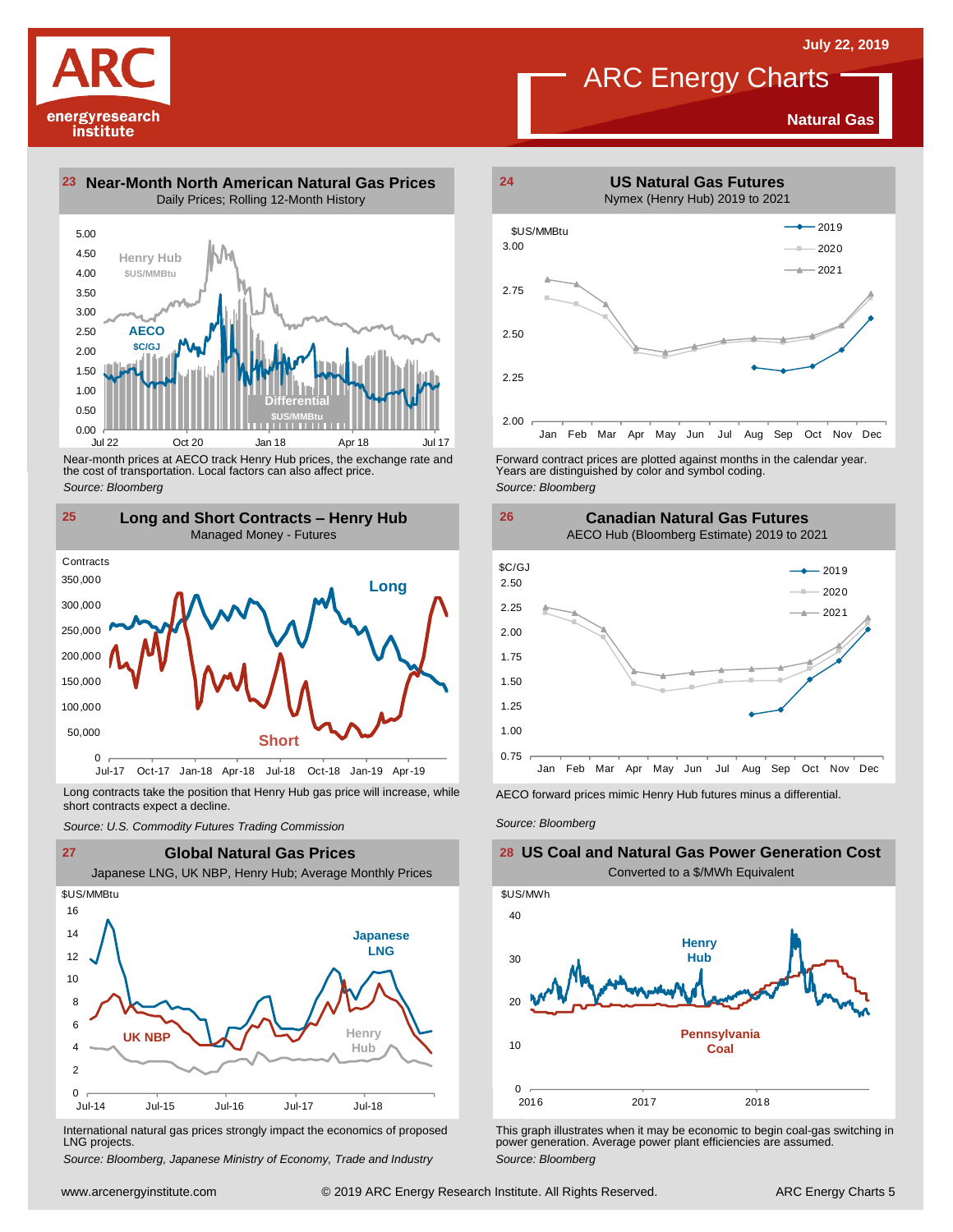



**Natural Gas**



North America has an integrated natural gas market. Prices are determined by regional supply and demand, and pipeline flows. *Source: Bloomberg*



The ability of gas producers to move gas out of the WCSB to eastern markets and the US is <sup>a</sup> major factor in local natural gas prices.

2 4 6 8 10 12 Jan Feb Mar Apr May Jun Jul Aug Sep Oct Nov Dec Bcf /d **US Natural Gas Exports – Excluding Canada** Daily; Historical Tracks and Current Year Levels **2018 2016 2019**

Using the Marting of the Way Jun Juli Augusta Control of the WCSB to eastern<br>
The ability of gas producers to move gas out of the WCSB to eastern<br>
markets and the US is a major factor in local natural gas prices.<br>
Source: The ability of gas producers to move gas out of the WCSB to eastern<br>
markets and the US is a major factor in local natural gas prices.<br>
Source: Various Pipeline Companies<br>
Source: Bentek<br>
Source: Bentek<br>
Source: Bentek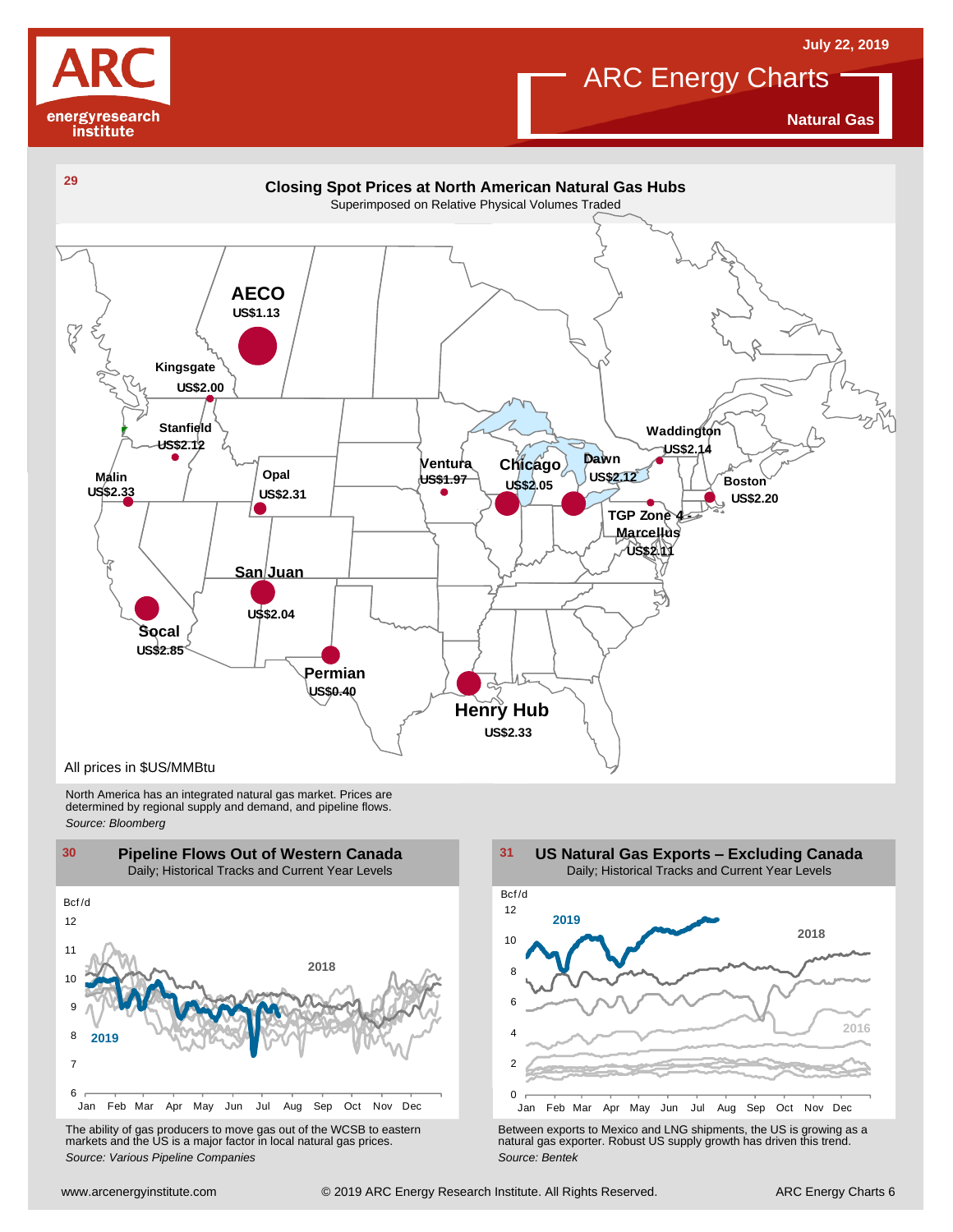

## **Natural Gas**



Weekly natural gas demand is directly tied to the weather. The current year is in dark blue.



US production started ramping up in late 2007 and continues to grow year over year. *Source: Bentek*



Weekly gas storage reports provide <sup>a</sup> snapshot of supply and demand. Current year changes are represented by the blue line. Weekly gas storage reports provide a snapshot of supply and demand.<br>
The EIA reports changes in US natural gas inventories held in underground<br>
Source: U.S. Energy Information Administration<br>
Source: U.S. Energy Informatio



Weekly natural gas demand is directly tied to the weather. The current<br>year is in dark blue.<br>Source: National Oceanic and Atmospheric Administration<br>Source: Bentek<br>Source: Bentek



This includes receipts on the TCPL, Alliance, WestCoast and TransGas pipelines.

*Source: Various Pipeline Companies*

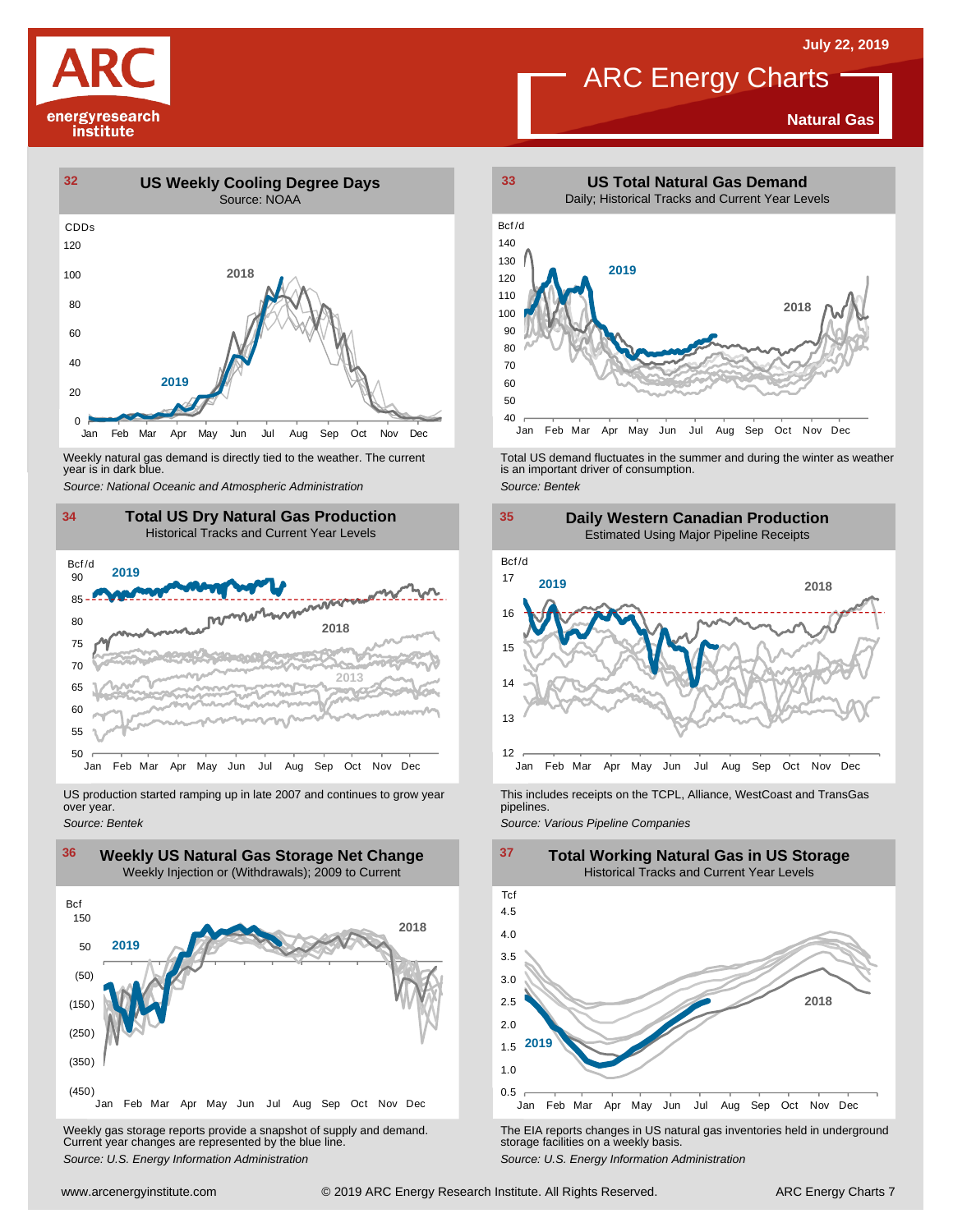

**Natural Gas and Other Indicators**



driven by new oil sands demand and power generation projects.

## **40 41 Weekly Canadian Oil and Gas Drilling Activity** CAODC Drilling Rig Count; Current Year and Historical Tracks



Unlike US drilling activity, Canadian rigs are dispatched seasonally. Capital allocation by operators is driven by views of future oil and gas prices. *Source: CAODC*



Land prices are an important component of F&D costs. In Alberta, sales of petroleum and natural gas rights are held every two weeks. *Source: Alberta Department of Energy*



Alberta natural gas demand has grown steadily in recent years, largely **canada's natural gas storage level provid**es a good metric if the country is driven by new oil sands demand and power generation projects.<br>And the sto



Tracking US gas drilling by major play provides insight into the composition of US gas supply and growth trends. *Source: Baker Hughes*

**42 43 Alberta Crown Land Sales – Excluding Oil Sands Canadian Cumulative Well Completions** Current Year *vs* Years Prior



Relative year-over-year drilling activity is highlighted in this chart. Cumulative well completions for the current year are shown in blue. *Source: Daily Oil Bulletin/JWN*